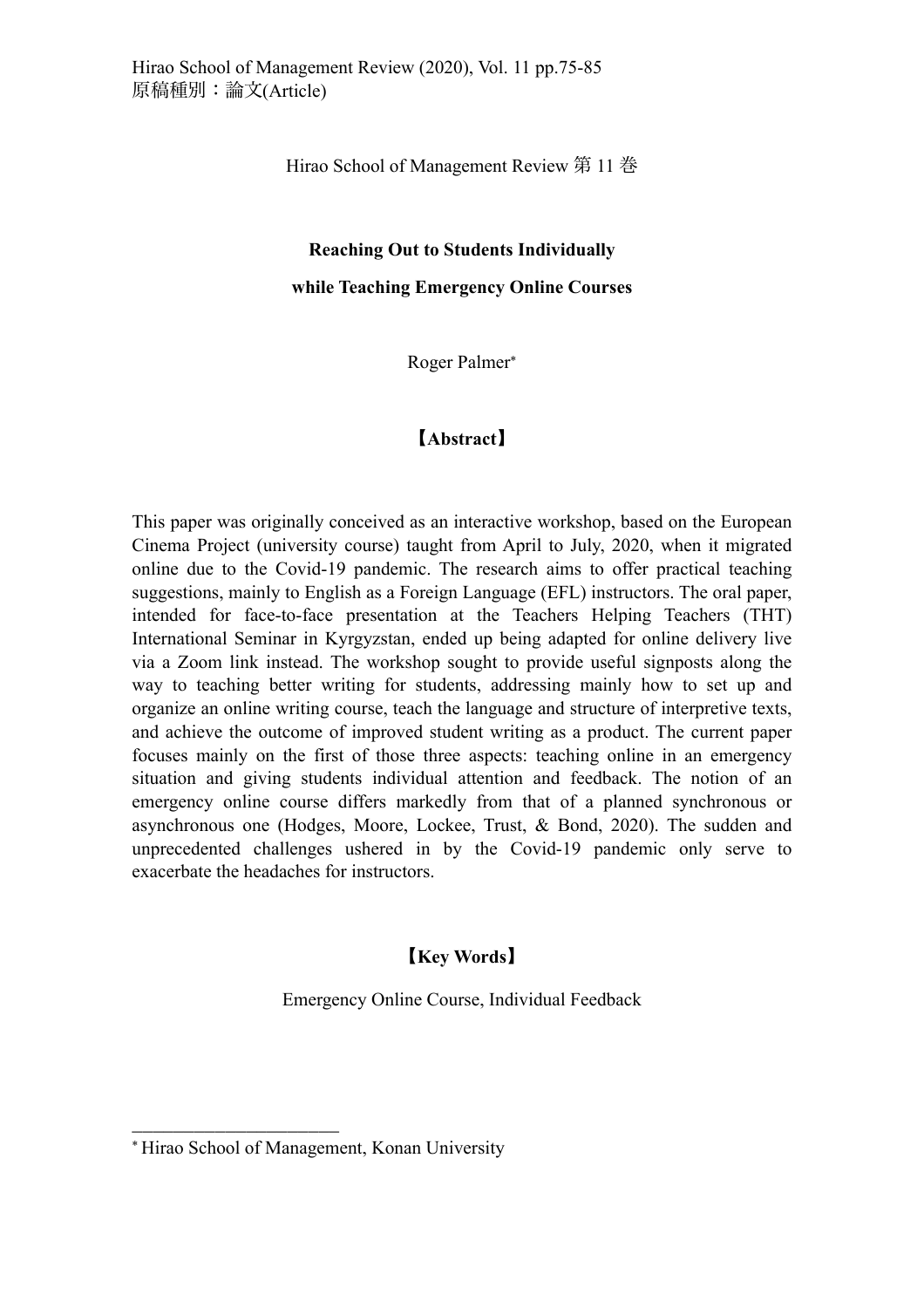## **1. Introduction**

The oral paper on which this report is based was presented at the THT International Seminar in Kyrgyzstan, held online in September 2020. The background to the study was the emergency online teaching situation in Japan, brought about by the Covid-19 pandemic. The English program within which the course took place benefits from the experience of eight full-time and an additional 12 part-time foreign language instructors, the majority of whom are native English speakers, supported by a few Japanese specialists in applied linguistics. The expertise of the teachers notwithstanding, the sudden and unprecedented situation thrust upon the faculty in 2020 proved an enormous burden. It was hard for lecturers to know where to turn and instructors wracked their brains in the search for practical solutions. The main research problem involved giving helpful and supportive individual feedback in the online environment. In the case of the current author, the decision was made to take advantage of freely available software and applications that might be able to plug the gap between personalized attention, a facet of face-to-face contexts, and virtual modes where spontaneous one-to-one comments are hard to give. Having experimented with video capture in the past, as well as having presented and published papers about online feedback, an attempt was made to bring the affordances of screen capture software, video recording, and advances in broadband technology into the foreground (Kress  $\&$ van Leeuwen, 2001; Kress, 2010). In other words, if the students and the instructor could not come together face-to-face in real time, at least the instructor could reach out to the learners on an individual basis by recording and capturing their work and making it available for personal screening and review at a later date. This would allow a personal dialogue to take place between the instructor and learner, albeit separated by time and space, which otherwise would have to be abandoned entirely. Furthermore, this one-to-one dialogue would go some way to replacing the real-time social contact which was missing, a pertinent concern in computer-supported collaborative learning environments (Kreijnsa at al. 2003). In the absence of any viable alternative, what was being provided was the kind of social interaction that would otherwise take place in the classroom. Numerous researchers have identified the classroom as much less a space for the imparting of knowledge by experts, and much more a site of social interaction, such as in Vygotsky's Zone of Proximal Development (Vygotsky, 1978). The theme has also gained considerable attention through work on the sociology of language (Bernstein, 1971), sociocultural theory (Lantolf, 2000), and the social function of language in expressing personally relevant meanings (Halliday, 1994). As instruction shifts increasingly into online modes, the role of visual design and giving students multimodal feedback has similarly gained in importance (Kress, G., & van Leeuwen, 2006).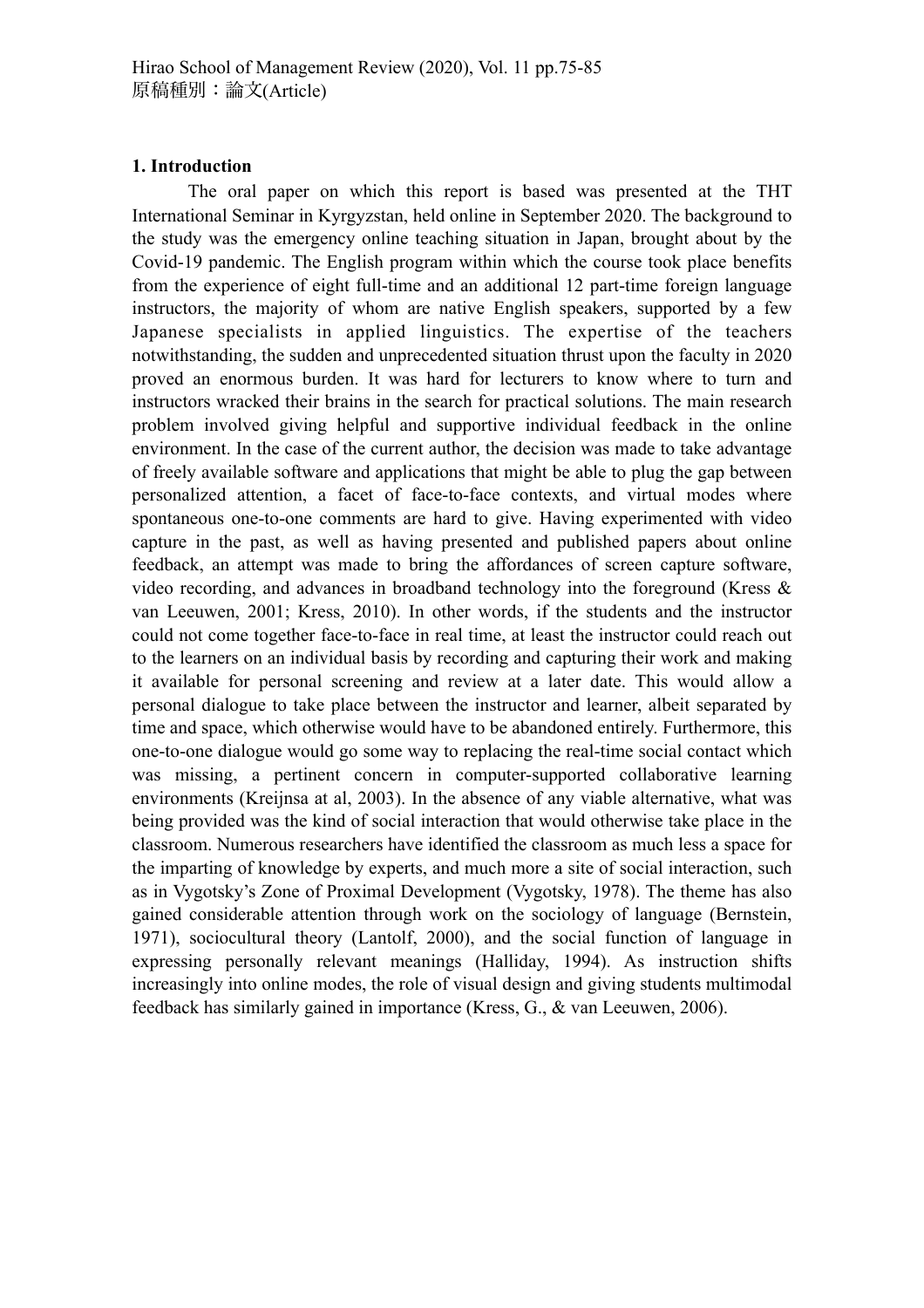#### **2. Projects within the Curriculum**

The course which underpinned the current study comes under the category of a project in the curriculum of the private Japanese university in which it was taught. A project course typically involves around 25 students, who study together for the 15 week duration of the semester. A project differs markedly from many other courses in regard to the quantity of instruction, individual work and group work. The class comes together once a week at 14:00 and meets for 90 minutes. It continues from 15:40 for another class period. Then from 17:20 there is a further 90-minute period of study for the students to explore their own research interests, guided by and based on the instruction. Managing this amount of time is both a challenge and an opportunity for the instructor. The biggest problem, unsurprisingly, is keeping the class motivating, stimulating, and of the right pace so that students can continue to learn as a group over the period of approximately five hours. The great benefit of having students together for such a concentrated time is that the group as a whole is able to explore issues in much greater depth than they would otherwise be able to, and go off on a meaningful path as and when the need arises.

## **3. Focus of the Cinema Project**

The cinema project was taught entirely in English. Students were required to watch European films from a range of countries, entailing the viewing of cinematography in various languages and making use of Japanese or English subtitles whenever available. The focus of the course was on reading film reviews, and deconstructing their language and text structure (following the staged instruction of a genre-based pedagogy) before writing film reviews and interpretations in the role of a film critic. To become proficient in writing critical reviews in English, which is of course a foreign language for the students, is a highly advanced skill. Reading and writing go hand-in-hand and thus it was incumbent upon the students to watch as many films and read as many reviews as they possibly could during the course. In the absence of face-to-face time, the instructor focused on organizing the course for online delivery. The desired outcome was the progress of student development in critical reviews and interpretative writing. The project was constructed to move as seamlessly as possible from working with what the learners already knew, through to building new knowledge about aspects of film content, deconstructing a text when reading, and mastering unfamiliar genre-specific language and text structure in writing. With that in mind, the first five weeks of the course began with a process of reflections on films that students watched week-by-week. The next five weeks of the course dealt with the structure of the basic film review, building generic knowledge, and reading and writing basic film reviews. The last five weeks of the course concentrated on interpreting films, some basic aspects of 'reading to learn,' and individual research. The graphic below (Figure 1) offers a simple representation of the course: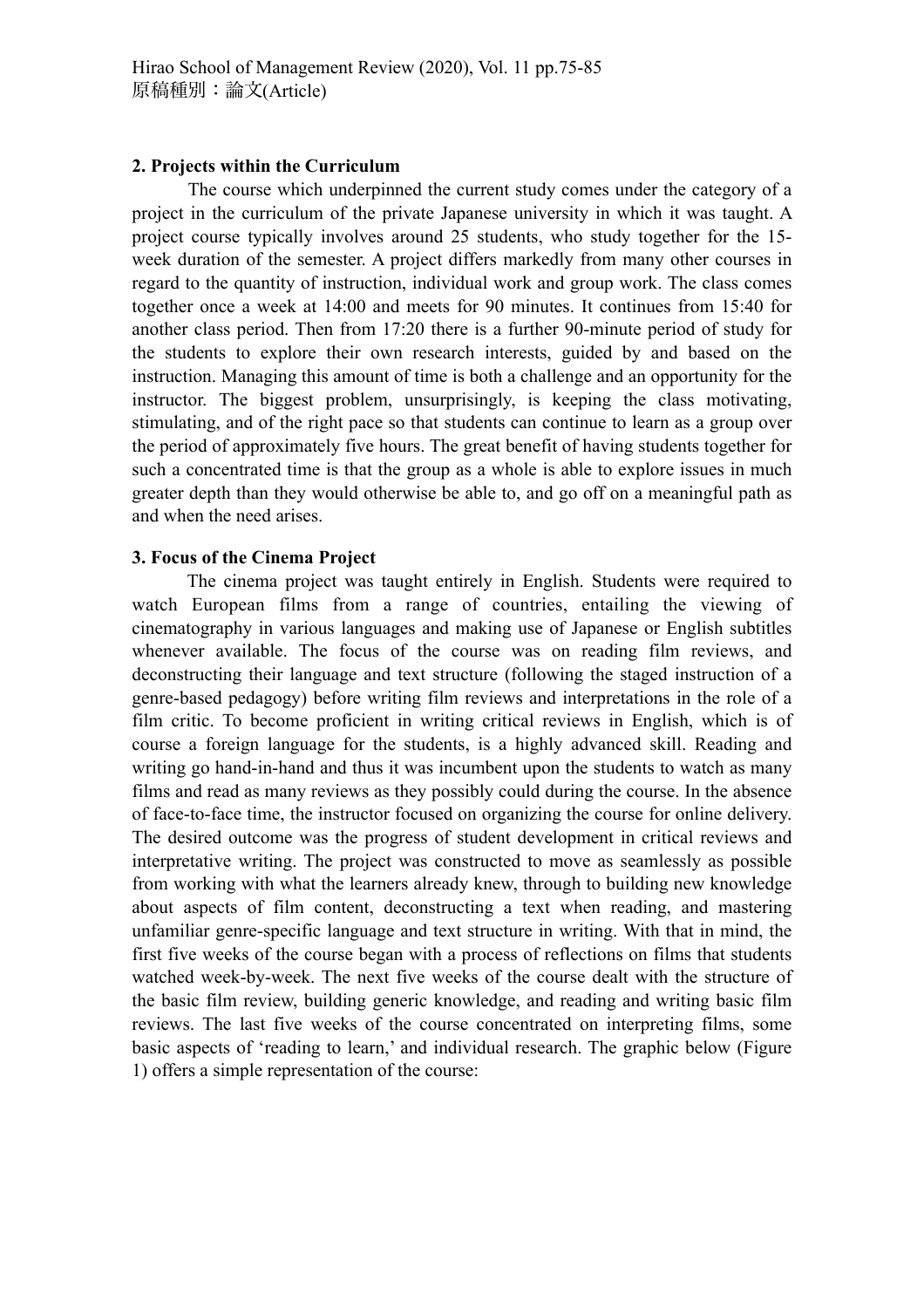Hirao School of Management Review (2020), Vol. 11 pp.75-85 原稿種別:論文(Article)

| Week 1    | Select film from list, watch & write reflection             |
|-----------|-------------------------------------------------------------|
| Week 2    | French New Wave: watch & reflect                            |
| Week 3    | Team presentation. New German Cinema: watch & reflect       |
| Weeks 4/5 | Italian Cinema: watch; reflect                              |
| Week 6    | Film vocabulary workshop. Select, watch & reflect           |
| Week 7    | Film Review workshop. Select, watch & write review          |
| Week 8    | Read multiple reviews. Select, watch & write review         |
| Week 9    | British Asian Cinema. Read, select, watch & write review    |
| Week 10   | Film Interpretation workshop: practice rewriting            |
| Week 11   | Read, watch & write Evaluation/Synopsis/Reevaluation        |
| Week 12   | Team presentation. Choose individual research theme.        |
| Week 13   | Select films, read critiques, watch & write interpretations |
| Week 14   | Select films, read critiques, watch & write interpretations |
| Week 15   | Final submission/individual presentation of research        |

Figure 1: Representation of the Project

#### **4. Considerations in Designing an (Emergency) Online Writing Course**

There already exist plenty of hints for creating online courses in an emergency situation from face-to-face ones. Newbold (2020) offers some encouraging advice that the normal admonition regarding switching over to online tuition without the appropriate degree of thought and preparation should not apply during a pandemic. In other words, while traditional courses are substantively different, and in normal circumstances one would design a remote learning space with a new set of principles taking into account visual design and alternative pedagogies, the current circumstances dictate that courses will migrate come what may, and the pressing need is to do the best that can be done without sabotaging the instruction or learning experience.

For this project, the decision was made in advance of the first online meeting to organize a course on Moodle. This university-supported platform already existed, hence it was only necessary to add a new course which would function mainly as a repository for course materials. Students knew that even if they could not join the live Zoom session (synchronous learning), they could invariably access all the documents they needed to complete their coursework and find out about assignments on demand (asynchronous learning). Students were contacted as a class group via the university and learning management system (LMS) and instructed to enroll on Moodle. Furthermore, they received directions on when and how to join the regular class meetings on Zoom. The instructor set up a class spreadsheet for attendance and assessment as would be done under normal circumstances. The only change to help in reaching out to students was to add the corresponding university email addresses to the student name list, since all communication would take place remotely.

Some commonly agreed best practices for online instruction place emphasis on notions that fit in with face-to-face instruction, such as stating learning objectives and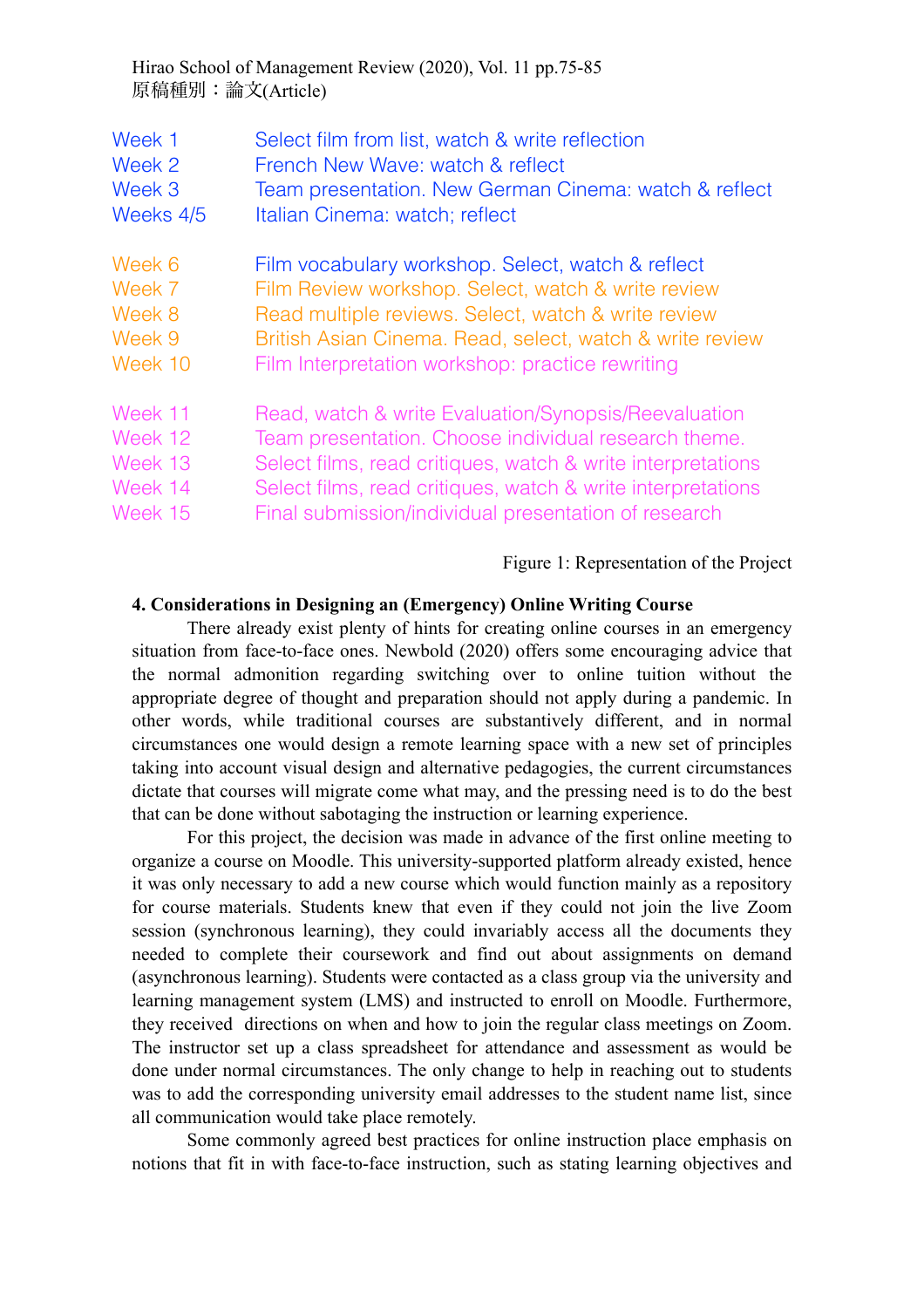providing regular feedback. What comes across as different is the need to communicate more than usual, to be much more supportive and understanding, to break down tasks into smaller, achievable chunks of learning and, in fitting with the theme of this paper, to find ways to reach out to students on an individual basis (Cole, 2020). Figure 2 (below) shows part of a document for week one of the Project, a combination of a lesson plan and instructional stages for the teacher as well as easy to follow instructions for the students. Decisions regarding the choice of colour and font size take into account research into visual design (Newbold, 2020).

# *European Cinema after 1945: culture and social change*

# Day 1: 2020 Overview

Welcome to European Studies 2020. Here is the agenda for today's class:

- (1) The Language aims
- (2) The Content aims
- (3) Day 1 Instructions
	- (3a) The French film
	- (3b) The German film
- (4) Other Class Work and Homework

This course has language aims and content aims.

(1) The **language aims** are to be able to talk about European films and societies and read and write about European films in English in roughly the same way as you would in Japanese. This means that you can function in English well. To help you achieve this, I will assist you with cinematic language which is specific to films, and I will teach you to read and write reviews and interpretations of films.

(2) The **content aims** are to be able to discuss films critically, write critical reviews and interpretations of films, gather information about post-World War II societies and the cinemas of those countries, and become an expert in one area of European cinema. This means that you develop a good knowledge base. To help you achieve this, I will show you clips of films as well as whole films. I will show you some features of the cinema in several European countries. I will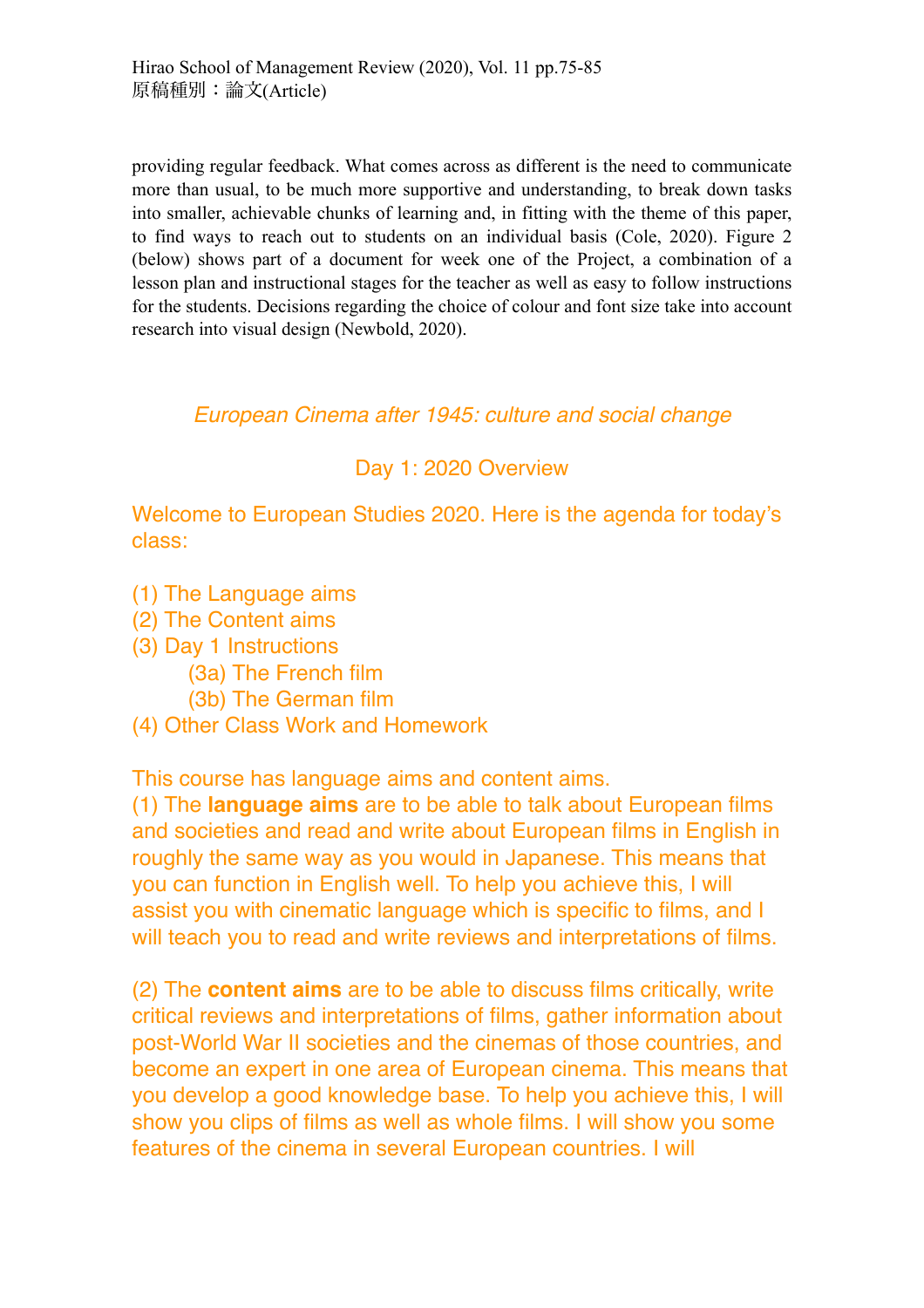encourage you to find out as much as you can about the societies from which the directors emerged. In your class or homework time, you must watch at least one European film each week, discuss it and reflect on it, read reviews of it, and practice writing your own review of the film.

## (3) Day 1 Instructions

This week, I will ask you to choose one of the films below and watch it during our class time. The French film is a drama about manners and morals and our values in society. It looks at unusual social behavior and asks us if we agree or disagree with it. The German film is about the experience of German soldiers in Russia in World War 2. It also asks us about our values: is war ever acceptable? If we win a war, does that make us good? If we lose, are we bad? Can we talk about right and wrong in a war?

## Figure 2: Project Week One (excerpt)

Compared to a traditional class, there is much less scope for modeling and demonstrating tasks. Purpose-built materials designed from the ground up for an online course are also an unrealistic yardstick for an emergency teaching situation. The aim is basically to make the materials self-explanatory, so that students can support their own learning with enough scaffolding. Ideally, activities will be achievable and selfcontained for the learners, and easy to collect, grade and offer feedback or correction for the instructor. Where appropriate, student understanding can be checked and monitored by the instructor by means of Breakout Rooms (discussion groups) within Zoom. Additionally, the language contained in Figure 2 is more conversational and reassuring in tone than regular course materials. It seeks to 'talk' the students through what they have to do.

## **5. Individual Feedback Step-by-Step Guide**

**Step (1) Google Form**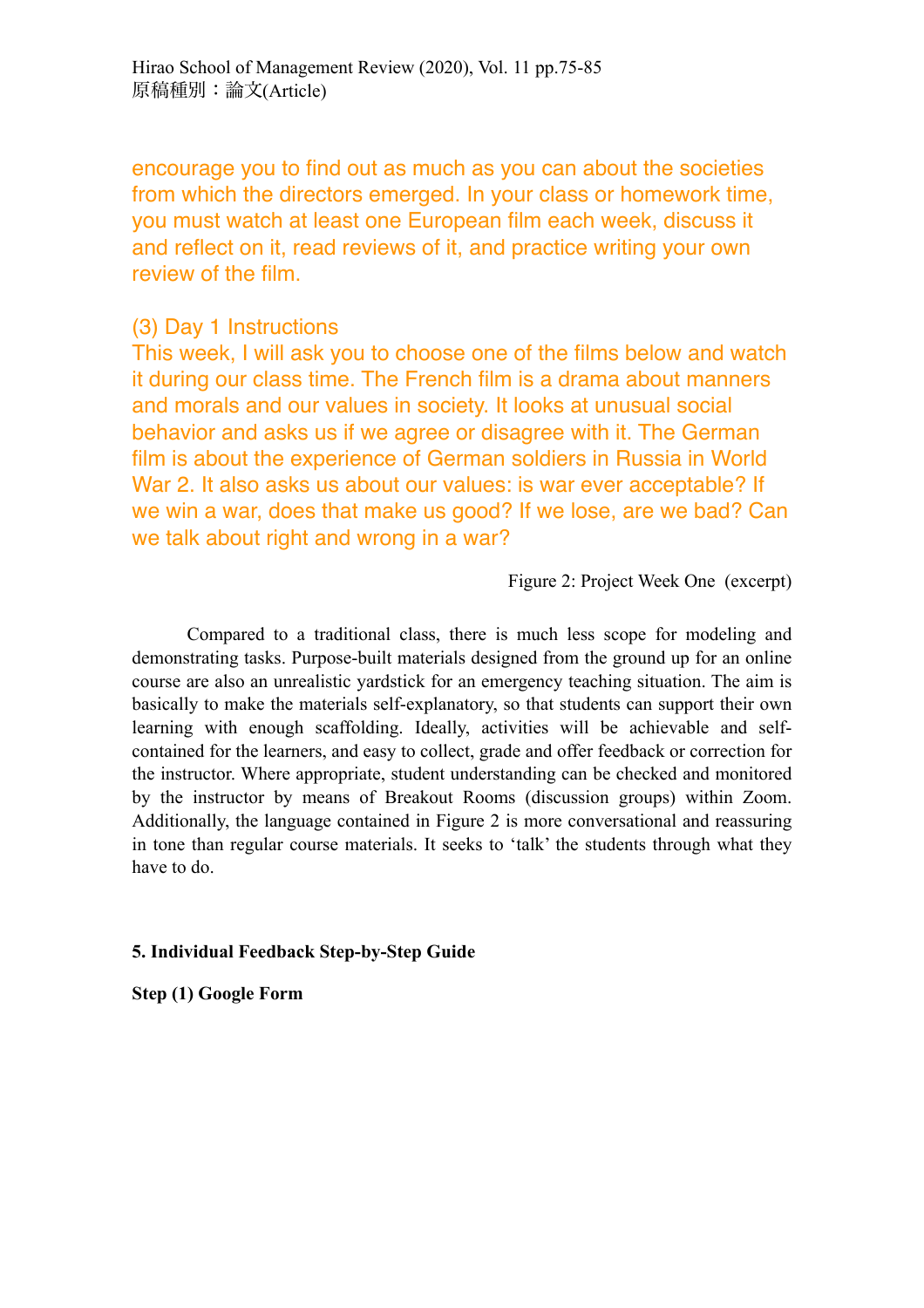Hirao School of Management Review (2020), Vol. 11 pp.75-85 原稿種別:論文(Article)

|                                | <b>European Cinema Day 1</b> |   |
|--------------------------------|------------------------------|---|
| Write every answer in English. |                              |   |
| Name                           |                              | * |
| Short answer text              |                              |   |
|                                |                              |   |
| Student Number *               |                              |   |
| Short answer text              |                              |   |

Figure 3: Structure of a Google Form

The instructor creates an online form where students can submit their assignments and he or she can access them. In this case, students are to write a reflection on the film they watched, using a Google Form link embedded into the document described earlier (Figure 2). Google Forms are free and easy to use, and contain powerful features including the ability to collaborate and share results, perform logic threading, and allow teachers and students to track progress and attendance (Edelmayer, 2020). In the case of the first week of class, the Google Form was called European Cinema Day 1. To organize the files, it is recommended to sort them by name and student number, as per Figure 3 above.

| Name of the film you watched on Day 1 *                                                                                                            |
|----------------------------------------------------------------------------------------------------------------------------------------------------|
| 1. Les liaisons dangereuses ("Dangerous Liaisons")                                                                                                 |
| 2. Stalingrad                                                                                                                                      |
|                                                                                                                                                    |
| Write a reflection (100 words or more) on the film you chose above. *                                                                              |
| Long answer text                                                                                                                                   |
|                                                                                                                                                    |
| Write the title and the country of the film you watched for homework after class. *                                                                |
| Short answer text                                                                                                                                  |
|                                                                                                                                                    |
|                                                                                                                                                    |
| Write a reflection (100 words or more) on the film you chose to watch after class. Be sure to say *<br>if you recommend this film or not, and why! |

Figure 4: Google Form Tasks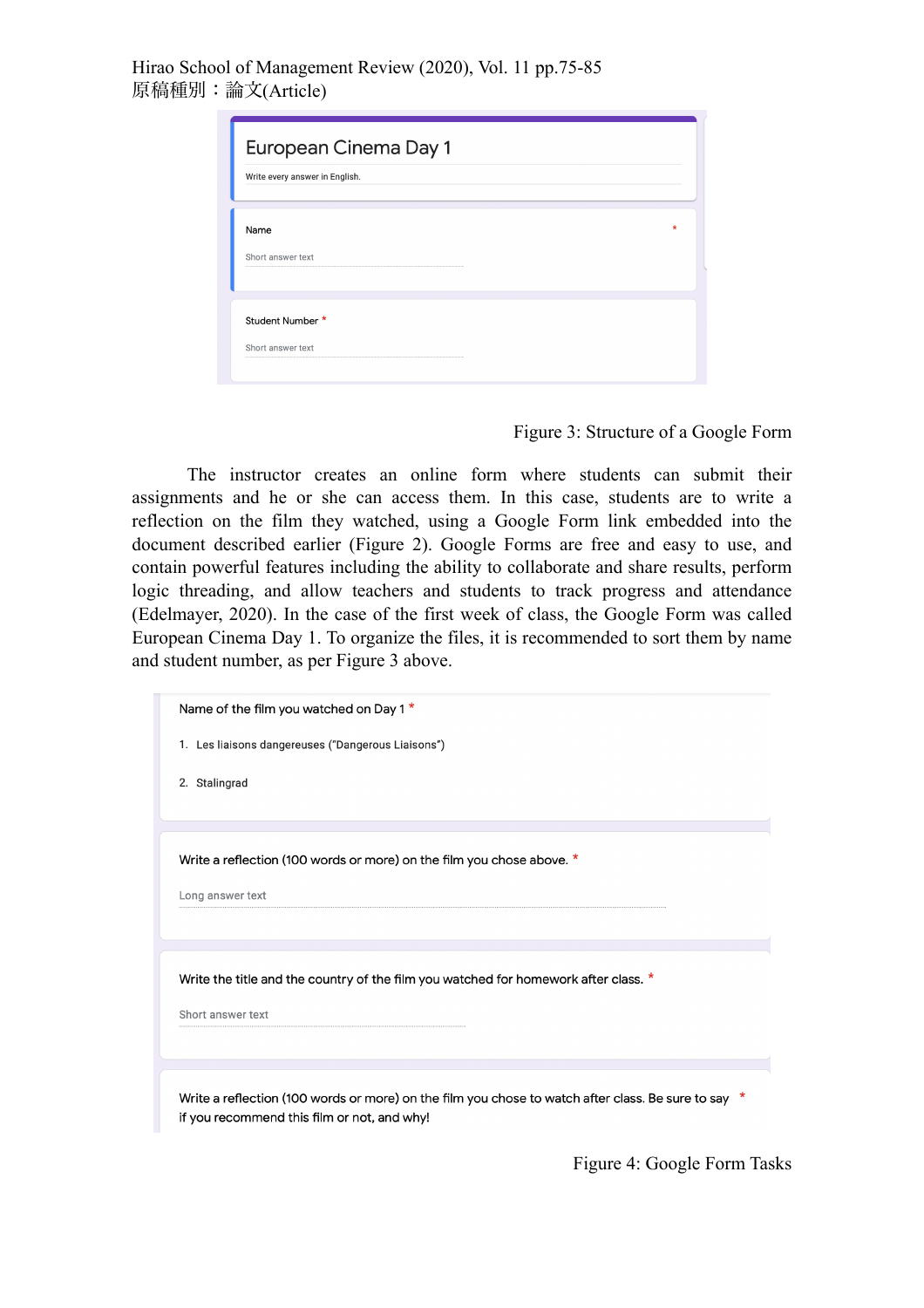The red asterisks indicate that a student has to complete the section before proceeding to the next. This ensures that no information is missing. Furthermore, by breaking down tasks (Figure 4, above) into smaller chunks, these kinds of forms allow for a simple structure that students can easily follow and complete to their satisfaction. Keeping the tasks down to a manageable word limit ensures that the students spend most of the time watching and trying to comprehend the films.

## **Step (2) Save Forms as Individual Files**

The instructor saves each individual response submitted to the Google Form as a PDF file (for example, by going to the print menu of the computer and then selecting 'save as PDF'). The file name should include the student number, to allow sorting into order for grading purposes.

## **Step (3) Audio and Video Screen Capture Feedback**

It is recommended to install a free version of a commonly available screen capture application. For the Cinema Project, two apps were used interchangeably: Monosnap and TechSmith Capture. Both allow for video capture of the desktop with simultaneous voice narration. It is helpful to keep teacher comments down to about two minutes, in an effort to ease the burden of work on the instructor and the cognitive and linguistic load on the students who have to listen carefully in English. The comments amount to feedback on the written work which the students had submitted as a reflection in the Google Form. Both of the apps store the videos on their own servers, allowing the instructor to simply provide a link to the students. Advantages of voice feedback are numerous. For one thing, the instructor avoids the laborious task of printing off the assignment and adding notations. This process is time-consuming and without directions students often misunderstand the corrections, and might even feel threatened or dejected when they see all the red ink. Frequently, students fail to read the comments from the teacher carefully, or at all, and there is an absence of a personal dialogue between instructor and student. By providing an interactive video, where the teacher's cursor hovers over the student's work as he or she speaks, the power relationship changes. Rather than red ink focusing on mistakes, the instructor now enters into a dynamic dialogue with the student's work as the object of instruction. As opposed to teaching from a canonical text, the pedagogy now focuses on that student as an individual and the merits of their own work (Bezemer, Diamantopoulou, Jewitt, Kress & Mavers, 2012). While part of the feedback necessarily involves correcting the paper, the instructor is also playing the role of commentator, with the ability to make positive and encouraging comments, showing appraisal of the work of the student author (Martin & White, 2005).

## **Step (4) Dialogue with the Individual Student**

As noted in the previous section, the screen capture of the student's work as audio/video recording is uploaded to the application developer's cloud or server. The upload normally takes about a minute with a reliable broadband connection, and upon completion a link to the recording is automatically created. This is the link that the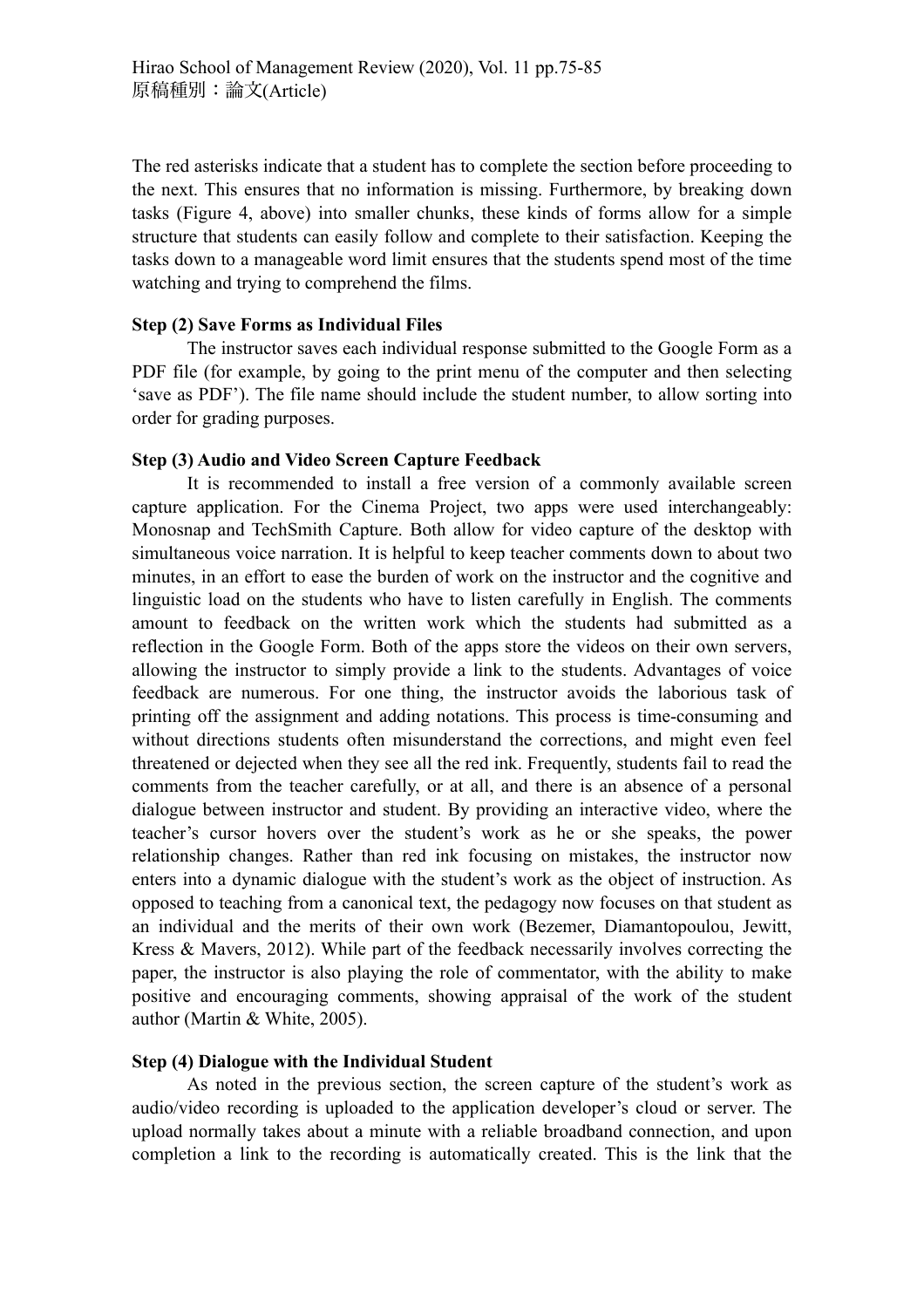students use to listen to the instructor's comments and feedback on their own work. The teacher opens the grade book, selects the student email address which matches the student number in the file name, and composes a simple email to indicate that the message contains feedback on the Google Form assignment. The student is to listen and respond, either by email, or online in the subsequent class, perhaps in a Zoom Breakout Room, or by other means. (As a suggestion, there is an important further instructional stage when the students install the application themselves to respond to the comments and act on them in reply to the instructor. That goes even further in creating a dialogue and reaching out while teaching and learning online.) Upon clicking the link, the student receives the video discussing their task in detail: what they see on the screen is the desktop view which the instructor used, displaying their written work exactly as it was submitted to the Google Form; the cursor moves as the instructor speaks so that they can follow easily; the instructor is talking directly to them, as if in a personalized conversation or dialogue. In this way, the instructor achieves the aim of reaching out to students personally, even while inhabiting these separated, virtual classroom spaces. The gap between the impersonal online universe and the traditional face-to-face classroom, though obviously still some distance apart, is brought much closer together.

## **6. Concluding Remarks**

The need for emergency online courses, with their special demands on instructors and learners, has made the process of reaching out to students with individual feedback much harder than usual. The report described here is merely one attempt to navigate a safe path through the storm. What is likely to occur henceforward is that students will have heightened expectations of online instruction, once it becomes entrenched as the norm. Understandably, having become accustomed to online teaching, learners are very likely to expect online interaction and feedback of the type described here to be the very minimum. After one year of the ongoing pandemic, arguments by instructors and institutions that the situation continues to be an emergency may fall on deaf ears. Without doubt, there has been ample time to adjust to this new reality and the affordances of technology which make virtual instruction easy to deliver. Purpose-built online instruction based on robust pedagogies increasingly appears to be the rule, not the exception. It is hoped that this paper helps instructors as they try to reach out to students and embark on the journey to more effective online teaching.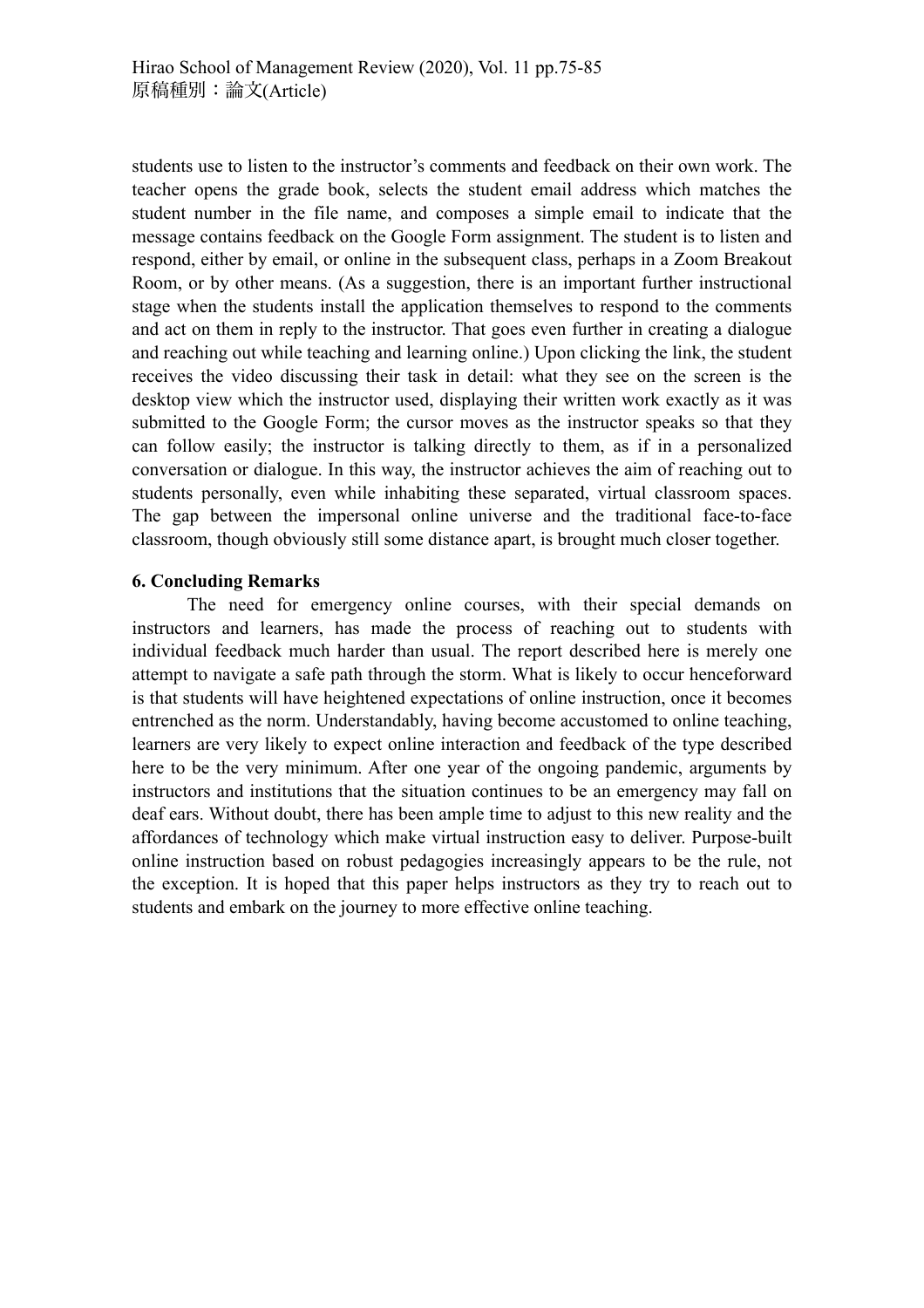## **References**

Bernstein, B. (1971). *Class, Codes and Control: Theoretical Studies Towards a Sociology of Language*. London: Routledge.

Bezemer, J., Diamantopoulou, S., Jewitt, C., Kress, G., and Mavers, D. Using a Social Semiotic Approach to Multimodality: Researching Learning in Schools, Museums and Hospitals. *NCRM Working paper* (March 2012). Institute of Education: London, UK

Cole, J. (2020, July 27). Best practices for teaching online. Retrieved January 20, 2021, from<https://teachonline.asu.edu/2018/09/best-practices-for-teaching-online/>

Edelmayer, S. (2020, March 27). *9 awesome reasons to use Google Forms.* Retrieved January 20, 2021, from [https://www.muo.com/tag/5-awesome-reasons-to-use-google](https://www.muo.com/tag/5-awesome-reasons-to-use-google-forms/)[forms/](https://www.muo.com/tag/5-awesome-reasons-to-use-google-forms/)

Hodges, C.B., Moore, S., Lockee, B.B., Trust, T., and Bond, M. A. *The difference between emergency remote teaching and online learning.* (March 27, 2020). Retrieved January 20, 2021, from [https://er.educause.edu/articles/2020/3/the-difference-between](https://er.educause.edu/articles/2020/3/the-difference-between-emergency-remote-teaching-and-online-learning)[emergency-remote-teaching-and-online-learning](https://er.educause.edu/articles/2020/3/the-difference-between-emergency-remote-teaching-and-online-learning)

Halliday, M.A.K. (1994). *Introduction to Functional Grammar,* Second Edition, London: Edward Arnold.

Kreijnsa, K., Kirschner, PA., & Jochems, W. (2003). Identifying the pitfalls for social interaction in computer-supported collaborative learning environments: a review of the research. *Computers in Human Behavior* 19, 335–353

Kress, G. (2010). *Multimodality: A Social Semiotic Approach to Contemporary Communication.* UK: Routledge.

Kress, G. and van Leeuwen, T. (2001). *Multimodal Discourse: The Modes and Media of Contemporary Communication*. Oxford UK: Oxford University Press.

Kress, G., & van Leeuwen, T. (2006). *Reading Images: the Grammar of Visual Design*. Abingdon: Routledge.

Lantolf, J. (ed.) (2000). *Sociocultural Theory and Second Language Learning*. Oxford: OUP

Martin, J. R., & White, P.R.R. (2005). *The Language of Evaluation: Appraisal in English*. Basingstoke: Palgrave Macmillan.